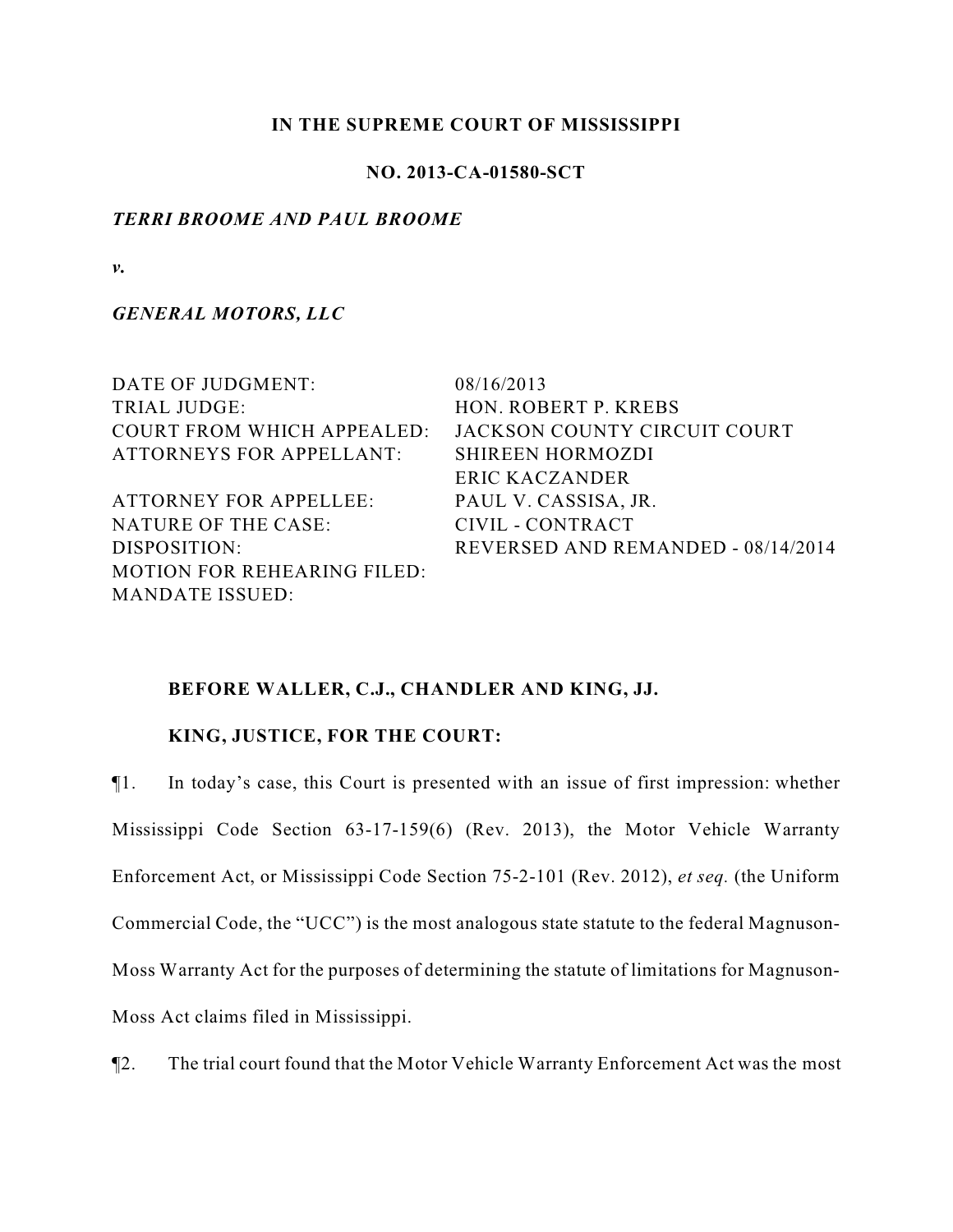analogous state law to the Magnuson-Moss Act and dismissed the plaintiffs' claim as barred by the statute of limitations. As discussed below, Mississippi's UCC is the most analogous state statute to the Magnuson-Moss Act. Therefore, the trial court erred in dismissing the plaintiffs' claim.

#### **FACTS AND PROCEDURAL HISTORY**

¶3. Paul and Terri Broome ("the Broomes") purchased a 2010 Chevrolet Equinox from a Chevrolet dealership in April 2010. The vehicle came with a three-year or 36,000 mile warranty. According to the Broomes, the vehicle had various defects which they attempted to have repaired through the dealership. When the dealership was unable to fix the defects, in December 2011, the Broomes filed suit against the manufacturer of the vehicle, General Motors, for breach of written and implied warranty under the Magnuson-Moss Act.

¶4. General Motors then filed a motion to dismiss the Broomes' complaint, alleging that their claims were barred by the statute of limitations. Because the Magnuson-Moss Act does not have a statute of limitations, the statute of limitations of the most analogous state law applies. The County Court of the First Judicial District of Jackson County found that the most analogous state statue is the Motor Vehicle Warranty Enforcement Act; which requires an action to be brought either one year after the expiration of the express warranty, or eighteen months after the delivery of the vehicle to the consumer, whichever is earlier. *See* Miss. Code Ann. § 63-17-159 (Rev. 2013). Because the Broomes filed suit more than eighteen months after delivery of the vehicle, the trial court granted General Motors' motion to dismiss. The Broomes appealed to the Circuit Court of Jackson County, and the circuit court affirmed the judgment of the county court. The Broomes now appeal to this Court.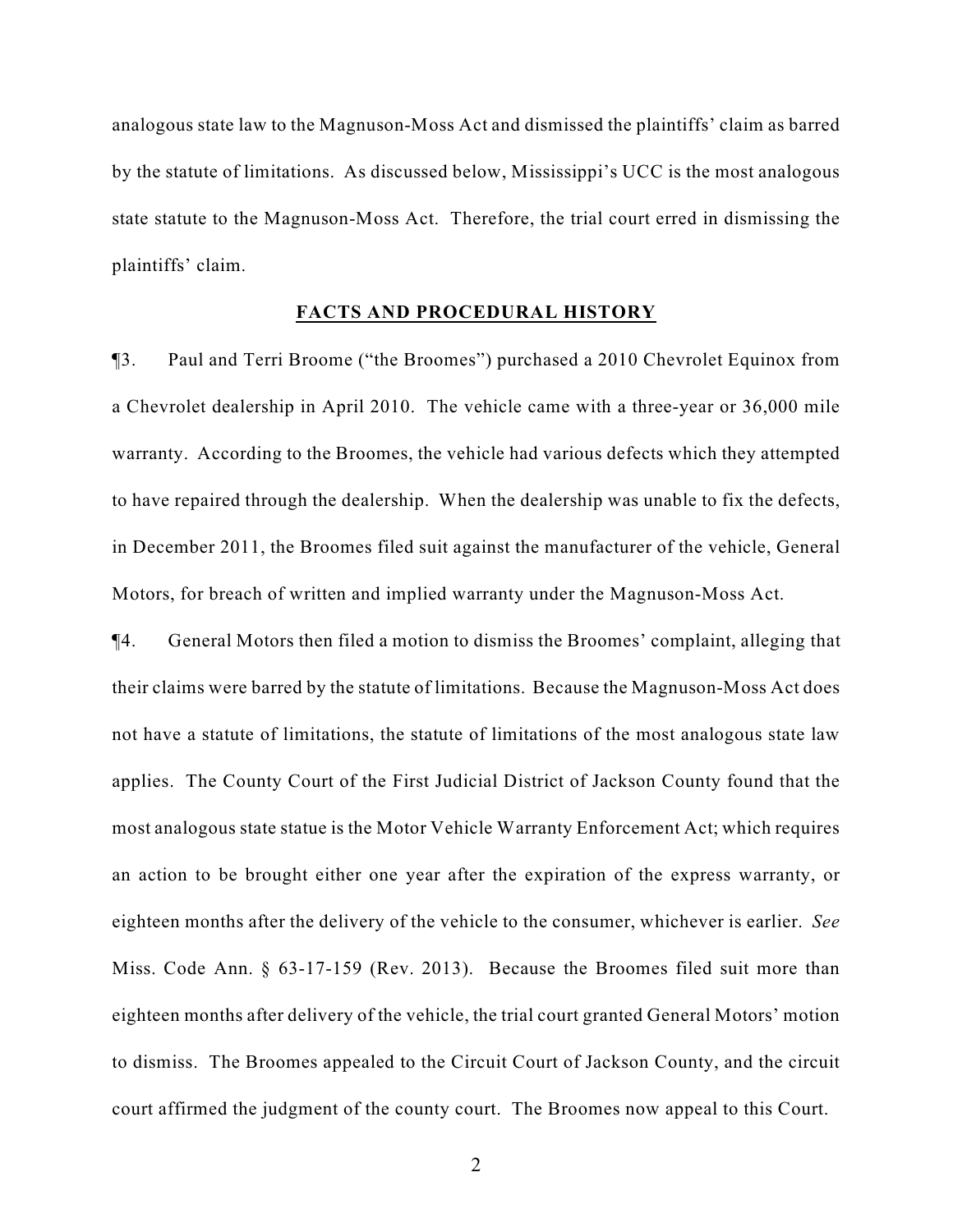#### **ANALYSIS**

### **1. Introduction**

¶5. The Broomes present one issue on appeal: whether Section 63-17-159(6) or Section 75-2-101, *et seq.* is the most analogous state statute to the federal Magnuson-Moss Warranty Act for the purposes of determining the statute of limitations for Magnuson-Moss Act claims in Mississippi.

¶6. The Magnuson-Moss Act is a federal private cause of action for breach of warranty and service contract obligations. 15 U.S.C. § 2301, *et seq*. The Magnuson-Moss Act does not contain a specific statute of limitations. When a federal law creates a cause of action but does not include a statute of limitations, the statute of limitations contained in the most analogous state law applies. *See Del Costello v. Int'l Bhd. of Teamsters*, 462 U.S. 151, 103 S. Ct. 2281 (1983). If Mississippi Code Section 63-17-159 – the Motor Vehicle Warranty Enforcement Act – is the most analogous state statute to the Magnuson-Moss Act, the claims presented in the Broomes' complaint are barred. If Mississippi Code Section 75-2-101, *et seq.* – the UCC – is the most analogous state statute, the claims are not barred because the UCC's six-year statute of limitations applies.

## **2. Trial Court's Findings**

¶7. The trial court in today's case found that the most analogous state statute to the Magnuson-Moss Act is Mississippi's Motor Vehicle Warranty Enforcement Act.<sup>1</sup> In support

 $1$  It should be noted that cases from other jurisdictions discussing similar state statutes refer to such statutes as "Lemon Laws." For purposes of clarity and continuity with the statute's title, Sections 63-17-155 to -165 are referred to by their title – the Motor Vehicle Warranty Enforcement Act.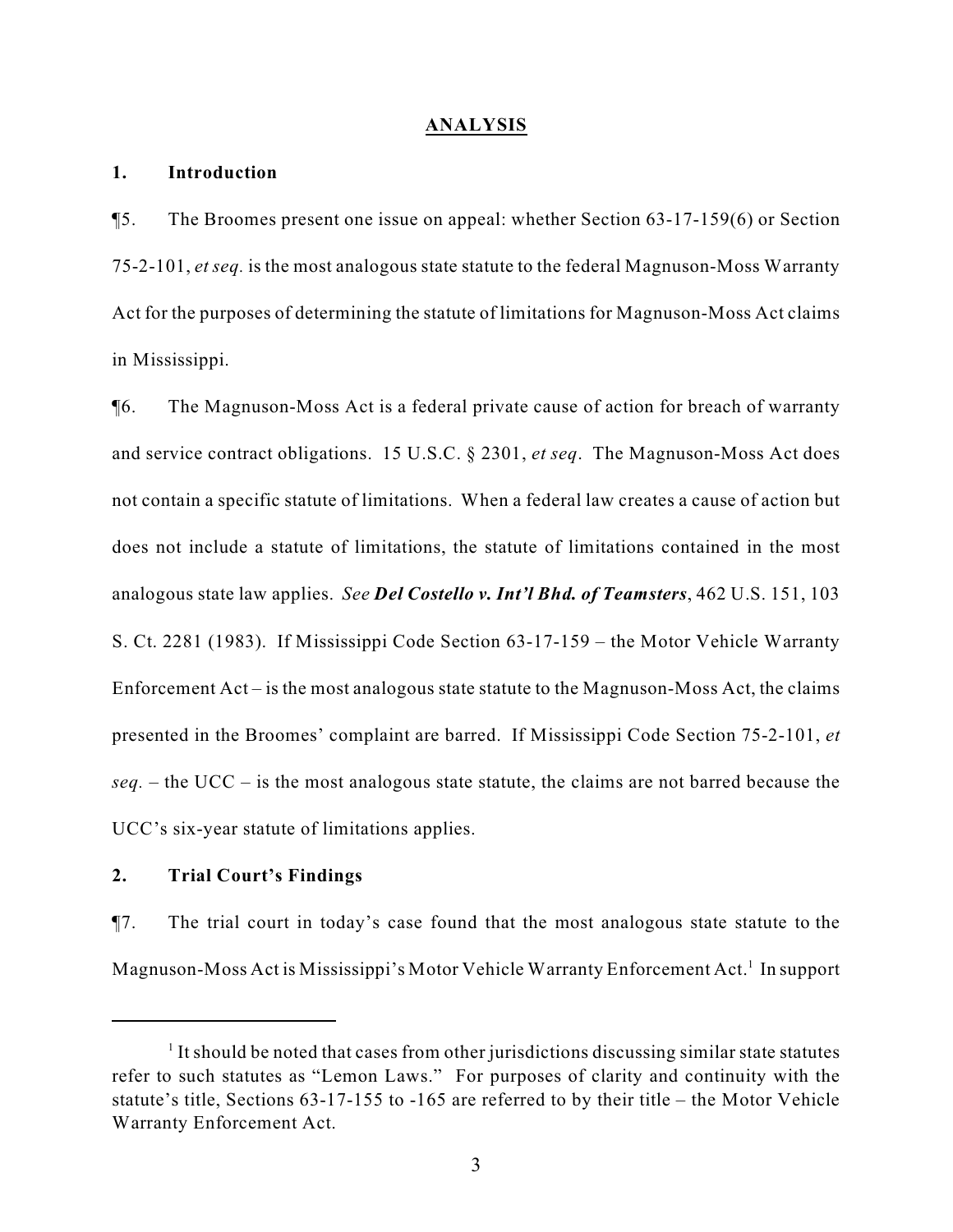of its motion to dismiss, General Motors cited *Wheeler v. Chrysler Motors Corporation*, 1996 WL 408059 (N.D. Miss. 1996). In *Wheeler*, the Northern District of Mississippi was presented with the same issue which is on appeal today, and the district court found that the statute of limitations in the Motor Vehicle Warranty Enforcement Act applied. *Id.* at \*1. *Wheeler* is the only Mississippi case – state or federal – that addresses the present issue. *Wheeler*, however, cites *Lowe v. Volkswagen of America, Inc.*, 879 F. Supp. 28 (E.D. Penn. 1995); and *Lowe* held that the UCC – not Pennsylvania's Lemon Law – was most analogous to the Magnuson-Moss Act. Further, *Wheeler* does not contain analysis comparing the Motor Vehicle Warranty Enforcement Act and Mississippi's UCC to the Magnuson-Moss Act. *Wheeler*, 1996 WL 408059, at \*1. The Magnuson-Moss analysis in *Wheeler* reads, in  $f_{11}$ ll·

*Magnuson-Moss Act claim.* The Magnuson-Moss Act does not contain an express limitations period; therefore, federal courts must apply the time limit of the most analogous state statute, here, the Motor Vehicle Warranty Enforcement Act. *Lowe v. Volkswagen of America, Inc.*, 879 F. Supp. 28 (E.D. Pa. 1995). As set out above, that statute of limitations runs eighteen months after date of delivery of the vehicle. This claim, likewise, is timebarred, and summary judgment will be granted as to any claim under the Magnuson-Moss Act.

*Id.* Because *Wheeler* is conclusory and appears to incorrectly cite *Lowe*, it is not instructive for the issue presented to this Court today. As such, a complete analysis of the Motor Vehicle Warranty Enforcement Act and UCC is necessary.

# **3. Standard of Review**

¶8. The issue presented in today's case requires this Court to interpret the UCC and the Motor Vehicle Warranty Enforcement Act. The interpretation of statutes is a question of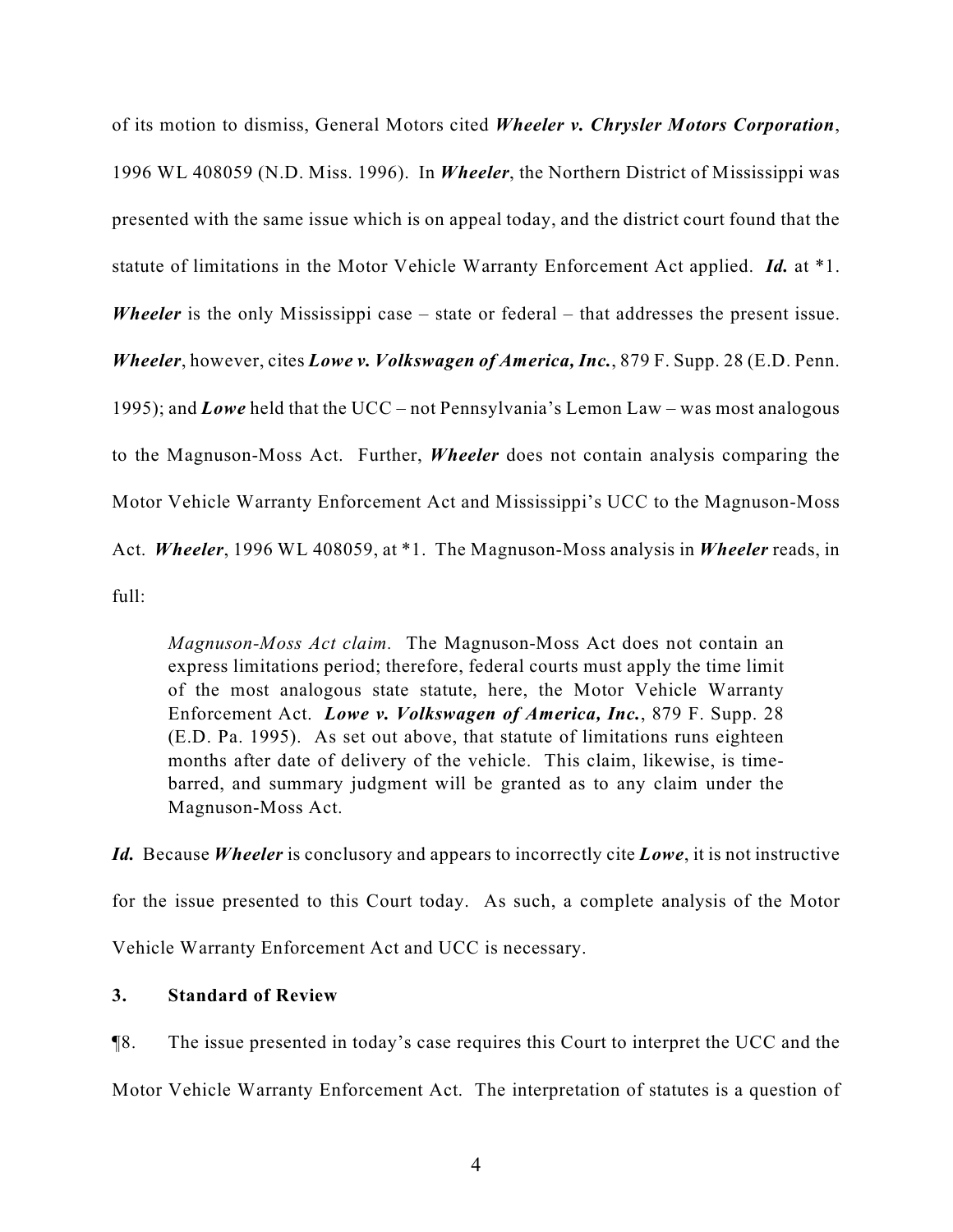law; thus, a *de novo* standard of review is applied to today's case. *Miss. State Univ. v. People for the Ethical Treatment of Animals, Inc.*, 992 So. 2d 595, 606 (Miss. 2008).

#### **4. Motor Vehicle Warranty Act, UCC, and Magnuson-Moss Act**

¶9. The Motor Vehicle Warranty Enforcement Act applies to motor vehicle purchases and provides consumers with remedies when "the manufacturer or its agent cannot conform the motor vehicle to any applicable express warranty by repairing or correcting any default or condition which impairs the use, market value, or safety of the motor vehicle to the consumer after a reasonable number of attempts . . . ." Miss. Code Ann. § 63-17-159(1) (Rev. 2013). The remedies provided are either replacement of the motor vehicle or a refund. Miss. Code Ann. § 63-17-153 (Rev. 2013); *see also* Miss. Code Ann. § 63-17-159(1). The Motor Vehicle Warranty Enforcement Act, however, is not intended to preclude other remedies: "nothing in Sections 63-17-151 *et seq.* shall in any way limit the rights or remedies which are otherwise available to a consumer under any other law." Miss. Code Ann. § 63-17-153. The Motor Vehicle Warranty Enforcement Act includes the following statute of limitations:

Any action brought under Sections 63-17-151 *et seq.* shall be commenced within one (1) year following expiration of the terms, conditions or limitations of the express warranty, or within eighteen (18) months following the date of original delivery of the motor vehicle to a consumer, whichever is earlier . . .

.

Miss. Code Ann. § 63-17-159(6) (Rev. 2013). The Act also allows a prevailing consumer to collect attorneys' fees. Miss. Code Ann. § 63-17-159(7) (Rev. 2013). There is little caselaw interpreting the Motor Vehicle Warranty Enforcement Act.

¶10. Mississippi's UCC is broader in scope than the Motor Vehicle Warranty Enforcement Act and applies to "transactions in goods." Miss. Code Ann. § 75-2-102 (Rev. 2012). While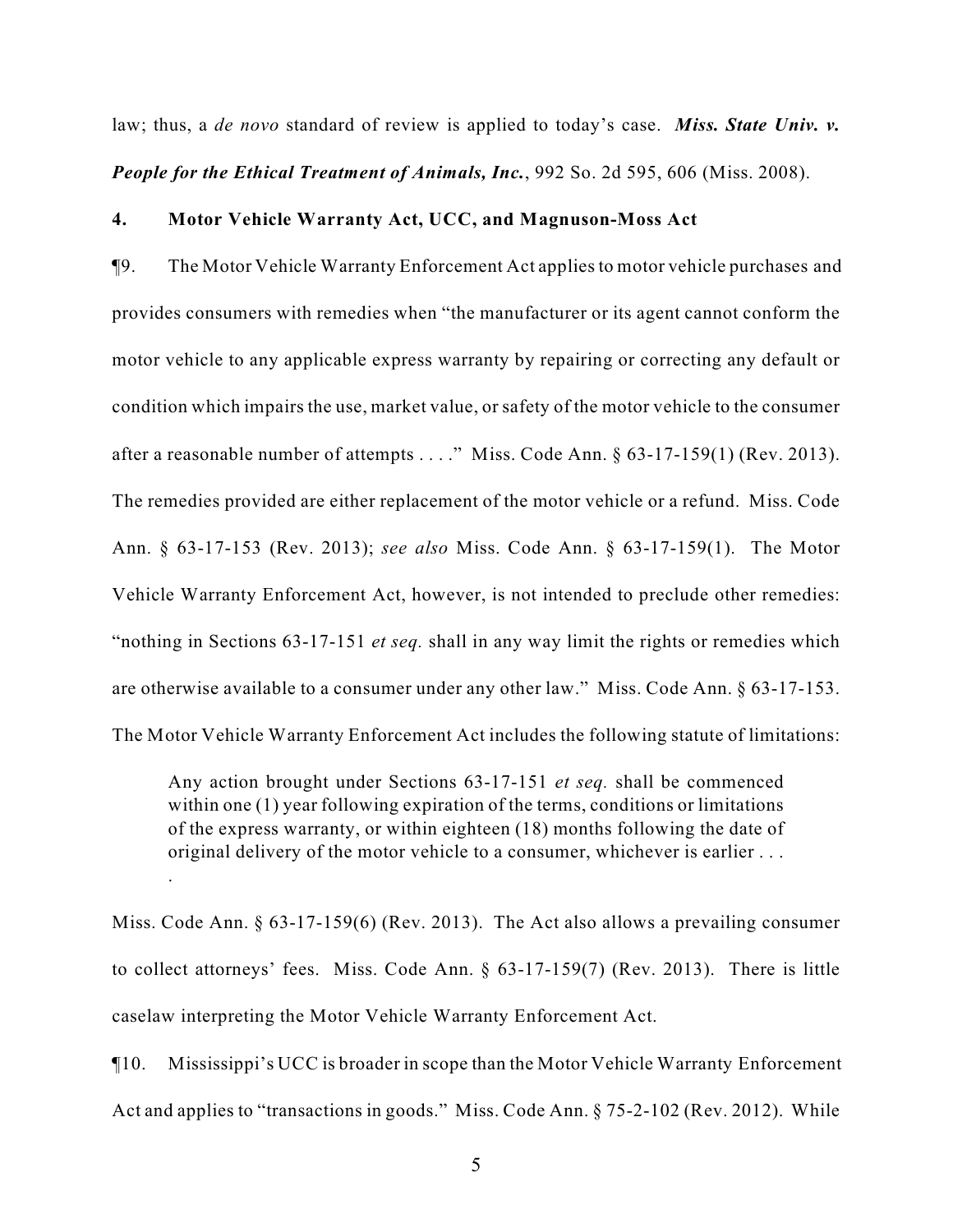the Motor Vehicle Warranty Enforcement Act applies only to express warranties, the UCC applies to both written and implied warranties. *See* Miss. Code Ann. § 75-2-314 (Rev. 2012). Further, unlike the Motor Vehicle Warranty Enforcement Act, the UCC permits buyers to collect damages for the difference between the contract price and the value of the nonconforming goods:

The measure of damages for breach of warranty is the difference at the time and place of acceptance between the value of the goods accepted and the value they would have had if they had been as warranted, unless special circumstances show proximate damages of a different amount.

Miss. Code Ann. § 75-2-714(2) (Rev. 2012). Buyers also may collect incidental damages under the UCC. Miss. Code Ann. § 75-2-715(1) (Rev. 2012). The UCC contains a six-year statute of limitations. Miss. Code Ann. § 75-2-725 (Rev. 2012). The UCC does not include a provision for the award of attorneys' fees. Mississippi courts have applied provisions of the UCC to breach-of-warranty claims involving the purchase of new motor vehicles. *See*

*Royal Lincoln-Mercury Sales, Inc. v. Wallace*, 415 So. 2d 1024 (Miss. 1982).

¶11. The Magnuson-Moss Warranty Act governs written warranties on consumer products. "The purpose of the [Magnuson-Moss] Warranty Act is to regulate written warranties on consumer goods and to provide injured consumers with a cause of action against manufacturers who fail to comply with its requirements." *Edwards v. Hyundai Motor Am.*, 163 S.W. 3d 494, 499 (Mo. App. 2005) (citing *Price v. Freedom Ford, Inc.*, 46 Va. Cir. 129, 131 (1998)). Like the UCC, the Magnuson-Moss Warranty Act is broad in its application and applies to any consumer product, including motor vehicles. *See id.* 

¶12. In today's case, to support its contention that the Motor Vehicle Warranty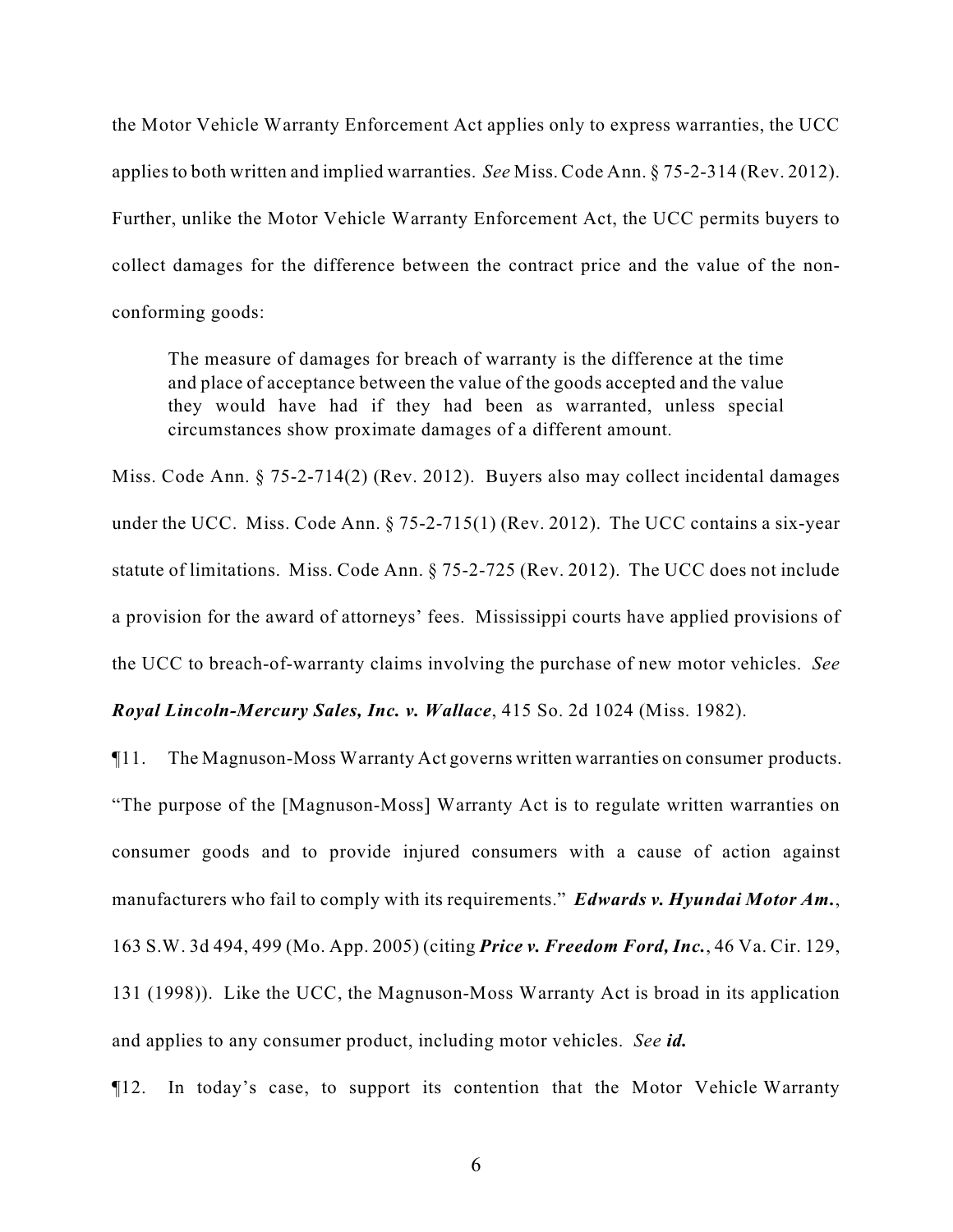Enforcement Act is the most analogous Mississippi statute to the Magnuson-Moss Act, General Motors highlights several similarities between the Motor Vehicle Warranty Enforcement Act and the Magnuson-Moss Act. Specifically, General Motors draws attention to the following:

- The Magnuson-Moss Act and the Motor Vehicle Warranty Enforcement Act both permit the award of attorneys' fees, while the UCC does not. Miss. Code Ann. § 63-17-159(7); 15 U.S.C. §  $2310(d)(2)$ .
- The Magnuson-Moss Act and the Motor Vehicle Warranty Enforcement Act both create a cause of action for breach of warranty when a manufacturer cannot comply with an express or written warranty obligation. Miss. Code Ann. § 63-17-157 (express warranty); 15 U.S.C. § 2310(d)(1) (written warranty).
- Both statutes encourage the use of alternate dispute resolution. Miss. Code Ann. § 63-17-163; 15 U.S.C. § 2310(a).

¶13. The Broomes respond to General Motors' comparison by noting similarities between

the Magnuson-Moss Act and the UCC and distinguishing the Motor Vehicle Warranty

Enforcement Act; specifically:

- The Motor Vehicle Warranty Enforcement Act requires consumers to prove that the vehicle's defect "impairs the use, market value, or safety of the motor vehicle." Miss. Code Ann. § 63-17-159(1). The UCC and Magnuson-Moss Act do not contain such a requirement.
- The Motor Vehicle Warranty Enforcement Act requires that a "reasonable number of attempts" be made to conform the vehicle to the express warranty prior to bringing suit under the statute. Miss. Code § Ann. 63-17-159(3). The UCC and Magnuson-Moss Act do not contain this requirement.

¶14. General Motors contends that the remedies available under the Magnuson-Moss Act are similar to those available under the Motor Vehicle Warranty Enforcement Act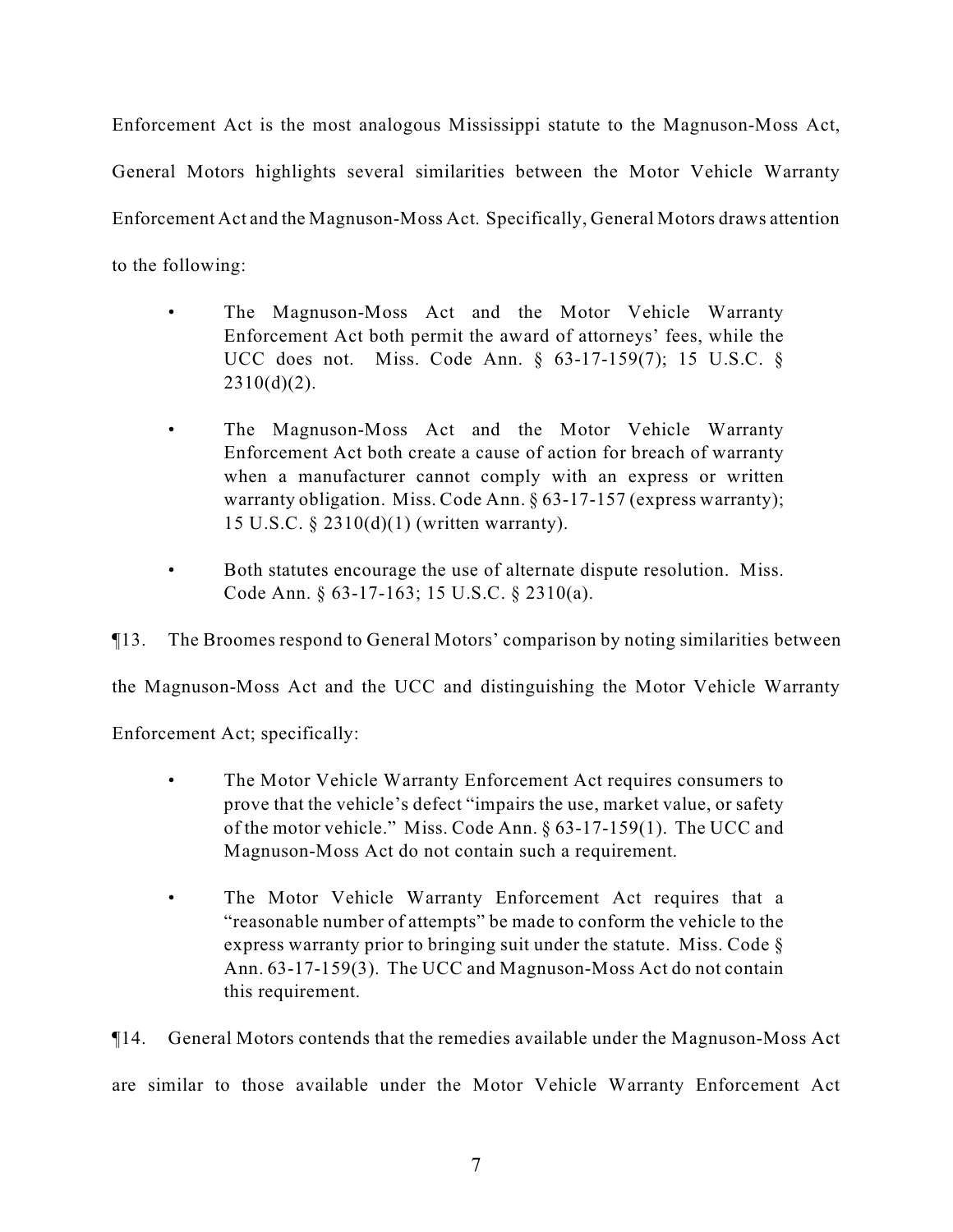(replacement or refund). *See* 15 U.S.C. § 2304(a)(4); *Edwards*, 163 S.W.3d at 500 (The Magnuson-Moss Act provides for the remedies "of repair, replacement, or refund."). The Broomes, however, contend that the remedies available to a consumer under the Magnuson-Moss Act are similar to those in the UCC when the claim is for breach of express limited warranty, which is the Broomes' claim. *See MacKenzie v. Chrysler Corp.*, 607 F. 2d 1162, 1166 (5th Cir. 1979) (quoting Miss. Code Ann. § 75-2-714(2) (Rev. 2012)) (finding that UCC remedy of "the difference at the time and place of acceptance between the value of the goods accepted and the value they would have had if they had been as warranted" is available remedy for Magnuson-Moss claim).

¶15. Clearly, both the Motor Vehicle Warranty Enforcement Act and the UCC have elements in common with the Magnuson-Moss Act. When other courts have considered the question presented in today's case, they have found consistently that their states' UCC is the most analogous state statute to the Magnuson-Moss Act. In *Edwards*, 163 S.W. 3d at 500, the Missouri Court of Appeals compared Missouri's UCC and Missouri's Lemon Law and found that the UCC was most analogous to the Magnuson-Moss Act because the UCC and the Magnuson-Moss Act both apply to a broad category of any consumer product, rather than only motor vehicles. The court further considered that the Missouri Lemon Law expressly states that it is not intended to "limit the rights or remedies which are otherwise available to a consumer at law or in equity." *Id.* at 498 (quoting Mo. Rev. Stat. § 407.569). Notably, Mississippi's Motor Vehicle Warranty Enforcement Act includes a similar provision. Miss. Code Ann. § 63-17-153. In addition, the court found the Magnuson-Moss Act and UCC were similar because they both provided remedies for implied warranties, while Missouri's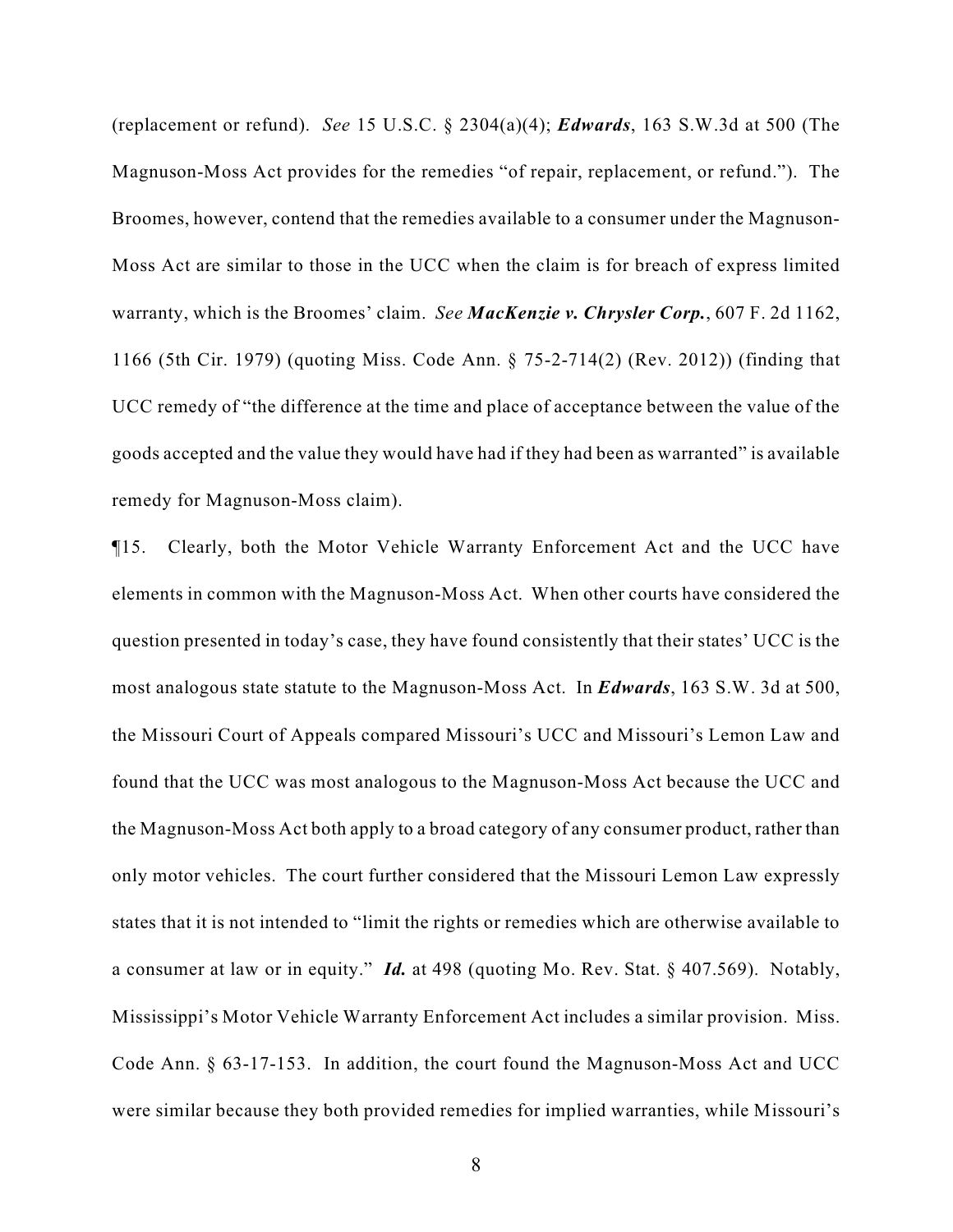Lemon Law does not. *Edwards*, 163 S.W.3d at 500. For comparison, Mississippi's Motor Vehicle Warranty Enforcement Act applies only to express warranties. Miss. Code Ann. §§ 63-17-157 to -159. Finally, the court found that application of Missouri's eighteen-month, Lemon-Law statute of limitations was incompatible with the issuing of new-car warranties:

Seller's argument fails because applying the statute of limitations found in the Lemon Law to all breach of warranty claims would essentially render virtually all new car warranties fraudulent. Although a dealer may entice purchasers with a promise of a six-year or 72,000 mile bumper to bumper warranty, such a warranty would be a fraud because it would be unenforceable unless suit is filed within eighteen months from delivery of the vehicle. This effect simply could not have been what the legislature intended when it enacted the Lemon Law.

## *Id.*

### ¶16. Like *Edwards*, in *Hillery v. Georgie Boy Manufacturing, Inc.*, 341 F. Supp. 2d 1112,

1114-15 (D. Ariz. 2004), the district court found that Arizona's UCC – not Arizona's Motor Vehicle Warranty Act – was the most analogous state statute to the Magnuson-Moss Act because the UCC and the Magnuson-Moss Act both apply to all consumer goods, while the Motor Vehicle Warranty Act applies only to motor vehicles. Further, in *Murungi v. Mercedes Benz Credit Corp.*, 192 F. Supp. 2d 71, 78-79 (W.D. N.Y. 2001), the district court found that the New York UCC was the most analogous state statute to the Magnuson-Moss Act because the scope of consumer protection under the Magnuson-Moss Act is similar to that of the UCC. The Eastern District of Pennsylvania in *Lowe*, 879 F. Supp. at 30, held that Pennsylvania's UCC was the most analogous state statute to the Magnuson-Moss Act because both laws concern "rules for warranties of consumer products." *See also Brown v. General Motors Corp.*, 14 So. 3d 104 (Ala. 2009) (recognizing that limitations period in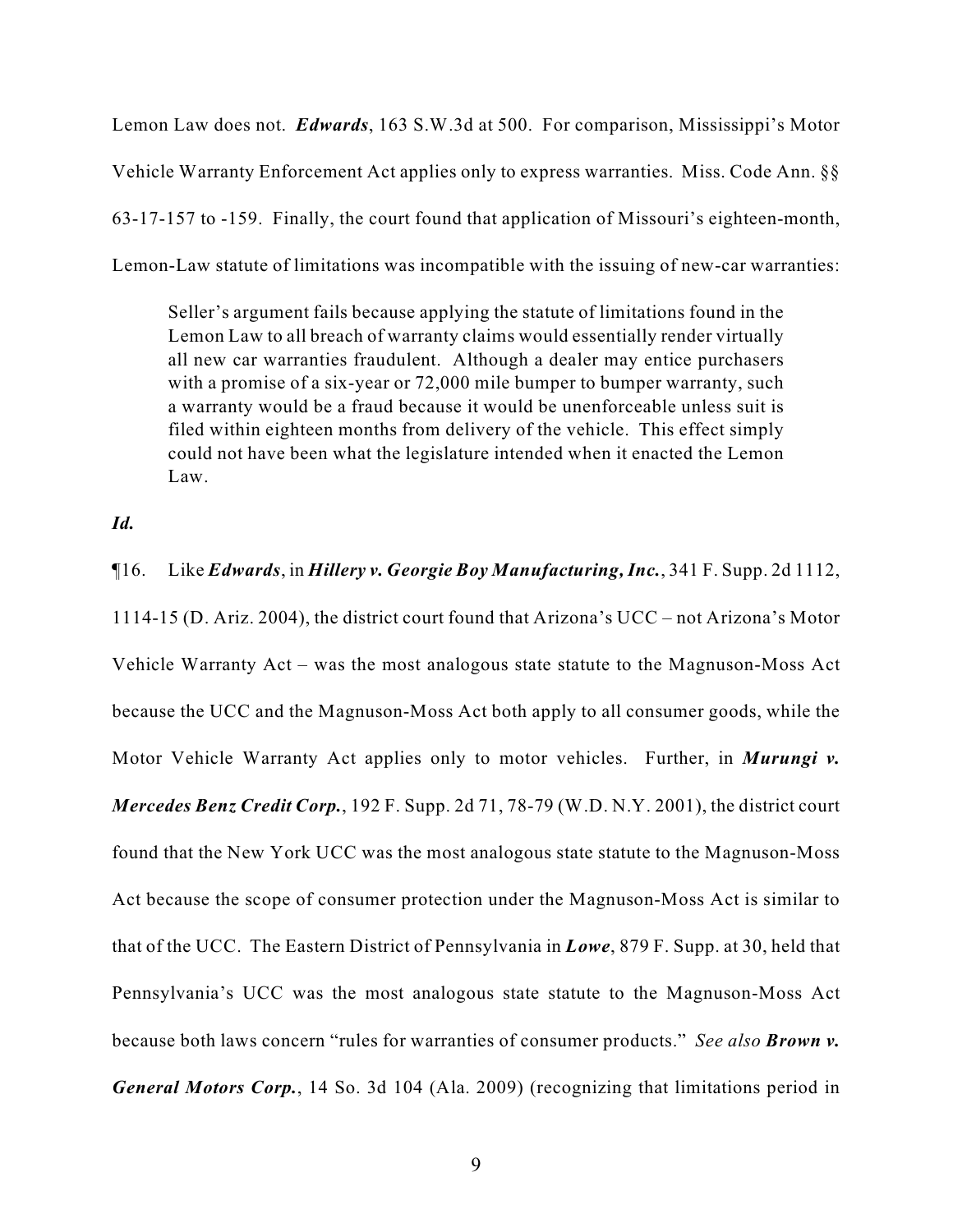Alabama's UCC applied to car buyer's Magnuson-Moss Act claim against car manufacturer); *Mydlach v. DaimlerChrysler Corp.*, 875 N.E.2d 1047, 1055 (Ill. 2007) ("In suits brought under the Magnuson-Moss Act, our appellate court, as well as courts in other jurisdictions, generally consider the UCC to be the most closely analogous statute and have borrowed the limitations provisions contained therein."); *Pender v. DaimlerChrysler Corp.*, 2004 WL 2191030, at \*4 (Del. July 30, 2004) (finding that the statute of limitations in Delaware's UCC applies to Magnuson-Moss claims); *Poli v. DaimlerChrysler Corp.*, 793 A.2d 104, 181 (N.J. Super. Ct. App. Div. 2002) ("[T]he statutory cause of action that is most analogous to a claim under the [Magnuson-Moss] Act is a breach of warranty claim under the UCC . . . ."); *Keller v. Volkswagen of America, Inc.*, 733 A.2d 642, 644 (Pa. 1999) (finding that UCC statute of limitations applied to Magnuson-Moss claim); *Snyder v. Boston Whaler, Inc.*, 892 F. Supp. 955, 960 (W.D. Mich. 1994) ("[B]orrowing the state Uniform Commercial Code statute of limitations would not frustrate the remedial policies of Magnuson-Moss.").

¶17. Although this Court has not addressed the specific issue presented in today's case, we have discussed the relationship of the Magnuson-Moss Act and the UCC. In *Guerdon Industries, Inc. v. Gentry*, 531 So. 2d 1202, 1205 (Miss. 1988), this Court, when discussing an express warranty issued during the sale of a mobile home, stated: "The area of express warranty law is governed by the Magnuson-Moss Warranty-Federal Trade Commission Improvement Act, 15 U.S.C.A. §§ 2301-2312 (1982) . . . and various provisions of the Uniform Commercial Code, as codified under Mississippi Law." In *Royal Lincoln-Mercury Sales, Inc. v. Wallace*, 415 So. 2d 1024, 1027 (Miss. 1982), this Court recognized that the elements of proof for a breach-of-warranty claim under the Magnuson-Moss Act are the same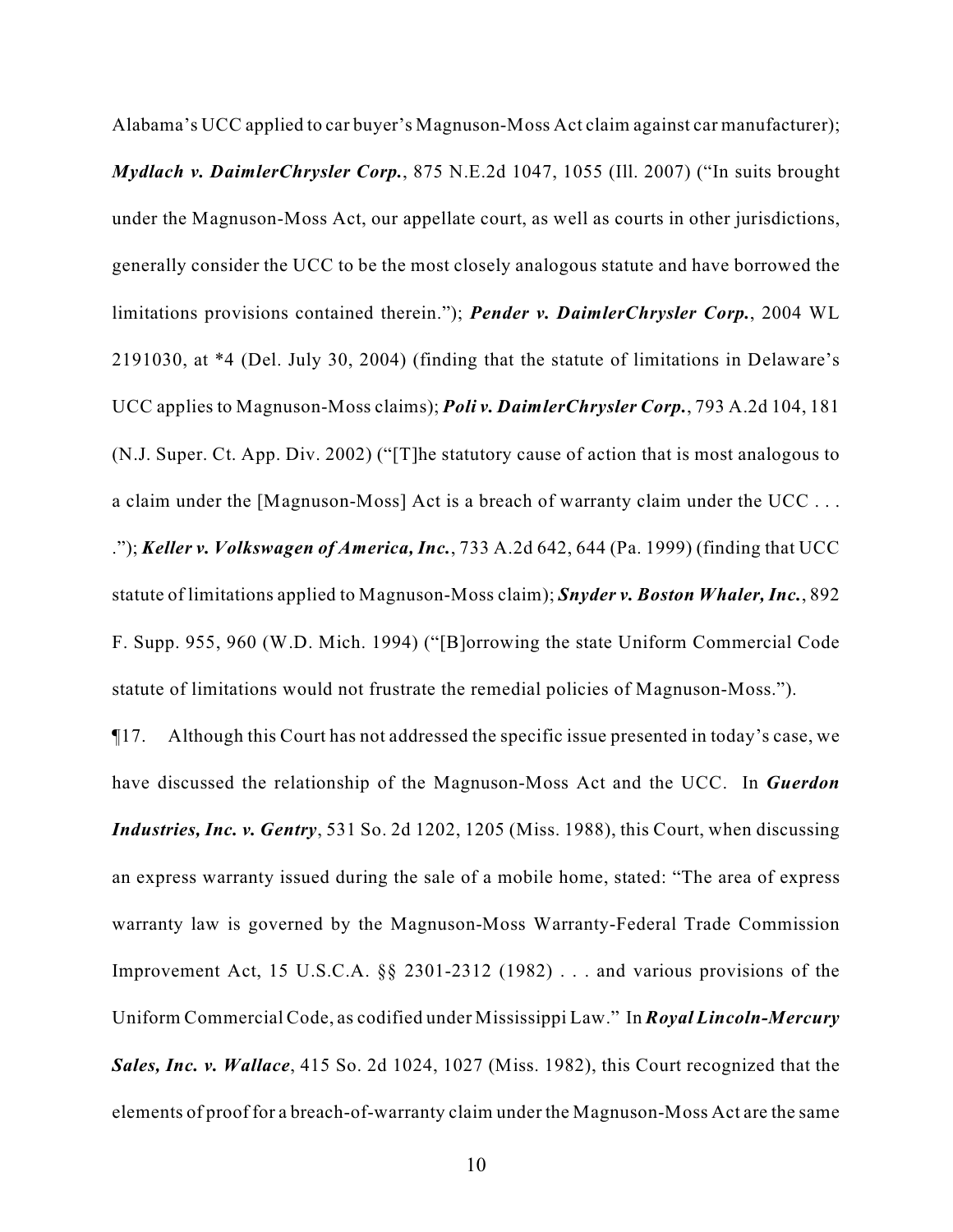as the elements of proof required for a UCC breach-of-warranty claim. The Fifth Circuit has held that, because the Magnuson-Moss Act "is virtually silent as to the amount and type of damages which may be awarded for breach of an express limited warranty," the measure of damages provided by the UCC is applied to these claims under the Magnuson-Moss Act. *MacKenzie*, 607 F. 2d at 1166 (applying Mississippi law).

¶18. Although the Motor Vehicle Warranty Enforcement Act does share some characteristics with the Magnuson-Moss Act, when the statutes as a whole are compared to the Magnuson-Moss Act, the UCC is most analogous. The UCC and Magnuson-Moss Act are similar in scope, including claims for any consumer product, rather than the Motor Vehicle Warranty Enforcement Act's limited application to motor vehicles. Further, the UCC and Magnuson-Moss Act apply to implied and express warranties; again, the Motor Vehicle Warranty Enforcement Act is limited in its application to only express warranties. Finally, the Motor Vehicle Warranty Enforcement Act expressly states that it does not "in any way limit the rights or remedies which are otherwise available to a consumer under any other law." Miss. Code Ann. § 63-17-153. Thus, the Legislature likely intended for consumers to be able to bring claims similar to the Broomes' for breach of warranty under statutes other than the Motor Vehicle Warranty Enforcement Act.

### **CONCLUSION**

¶19. For the reasons discussed above, Mississippi's UCC is the most analogous state statute to the Magnuson-Moss Act. As such, the UCC's six-year statute of limitations applies to the Broomes' Magnuson-Moss Act claim. Because the six-year statute of limitations applies, the trial court erred in dismissing the Broomes' claim. Accordingly, we reverse the trial